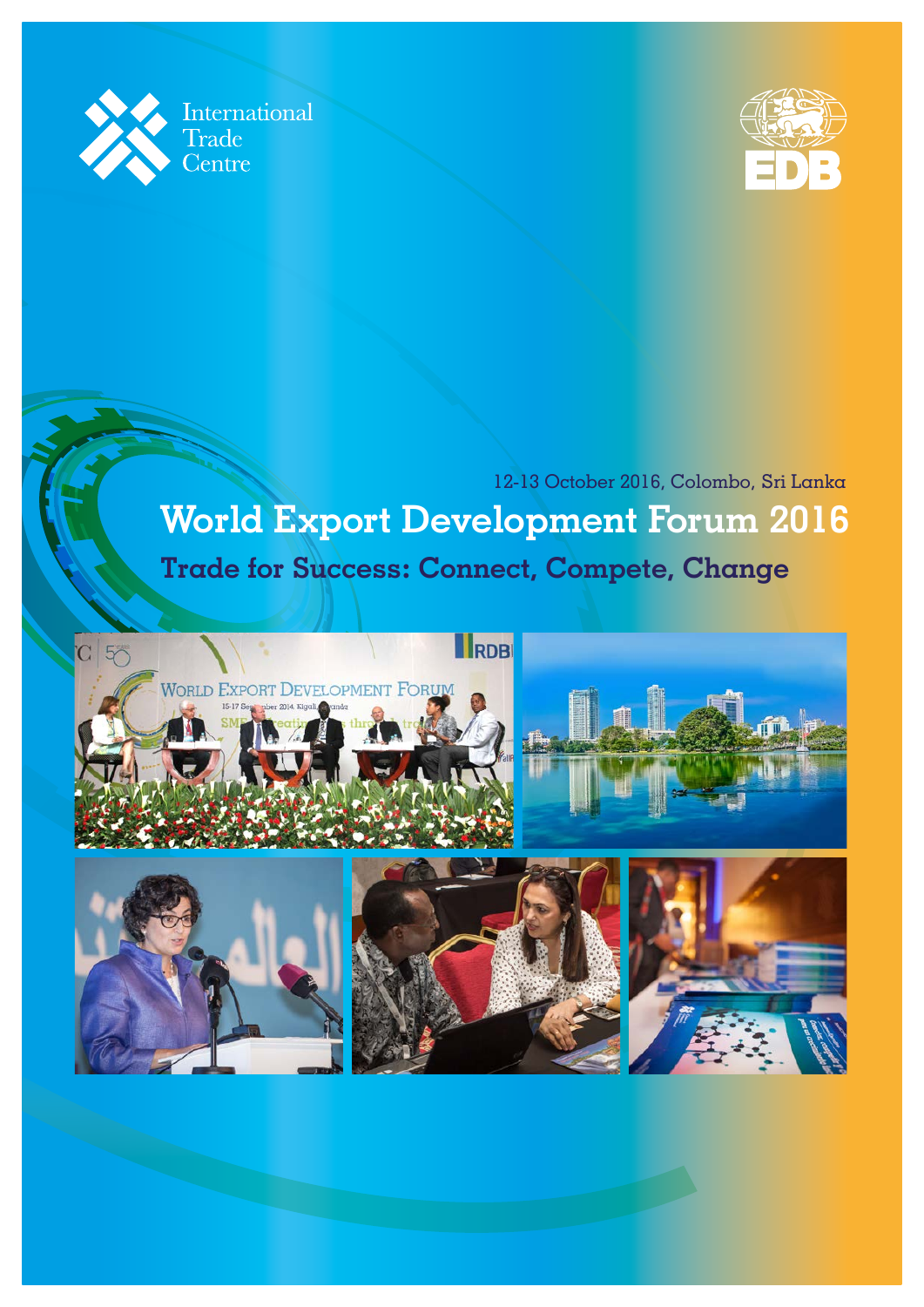

# World Export Development Forum

#### **The 16th edition of the World Export Development Forum (WEDF) in Colombo, Sri Lanka, helps businesses to navigate the new trade and development landscape.**

WEDF is a unique global conference and business-to-business (B2B) matchmaking platform dedicated to supporting trade-led development.

As the flagship event of the International Trade Centre (ITC), WEDF brings together over 600 business leaders, policymakers, heads of trade and investment support institutions and international trade development officials to address international competitiveness for developing countries.

This 16<sup>th</sup> edition of WEDF is co-hosted by ITC and the Ministry of Development Strategies and International Trade of Sri Lanka, through the Sri Lanka Export Development Board (EDB).

ITC is the only United Nations organization focusing exclusively on small and medium-sized businesses, which are now recognized as a cornerstone for development by the United Nations as well as by the G7 and the G20.

ITC helps small and medium-sized enterprises (SMEs) grow and compete internationally, building on business opportunities.

## Sri Lanka, a hub for South Asia

With an average GDP growth of 6.7% over the past several years, Sri Lanka offers new trade and investment opportunities at a strategic location at the crossroads of important maritime routes of the Indian Ocean.

The high-performing economy is underpinned by a skilled, educated workforce. Many multinationals have a home in Sri Lanka.

Over 80% of Sri Lankan businesses are SMEs. They feature prominently in Sri Lanka's economic blueprint, which sets out ambitious goals to create one million new jobs through wider participation in the global economy.

EDB is the key agency that promotes linkages between Sri Lankan businesses and international markets and partners.

## Why attend WEDF 2016?

WEDF 2016 is designed for decision makers that drive business innovation and internationalization.

Meet us in Sri Lanka for high-level panel discussions, practical workshops and B2B meetings to:

- Get the latest on consumer trends, business strategies and trade policies to navigate today's trade environment;
- **Connect with experts on trade issues such as standards, trade** facilitation and logistics;
- Find solutions to overcome key trade barriers and increase competitiveness;
- Sign new business deals with partners from Sri Lanka and around the world.

## At a glance: WEDF 2016

#### **Plenary sessions**

- **When Regional Blocs Cross Oceans**
- Digital Doors to Trade
- Standards, a Gateway to Global Markets
- Authenticity: The New Tourism Destination

#### **In-focus sessions**

- Trade Facilitation and Logistics in Regional Integration
- **Young Entrepreneurs Enable Innovation**

#### **How-to workshops**

- How to Go Digital
- **Services for Women Entrepreneurs**
- Managing Logistics in the Supply Chain
- **Young Entrepreneurs: From Ideas to Markets**

Plenaries bring together major thought leaders in business and government, 'In-focus' sessions offer practical business cases and 'How-to' workshops feature pragmatic tips and tools.

B2B matchmaking, based on joint ITC-EDB research, facilitates business opportunities between companies in strong Sri Lankan export sectors.

A Sri Lankan business exhibition, company visits and quality management training complement this unique programme designed to "talk business, and do business."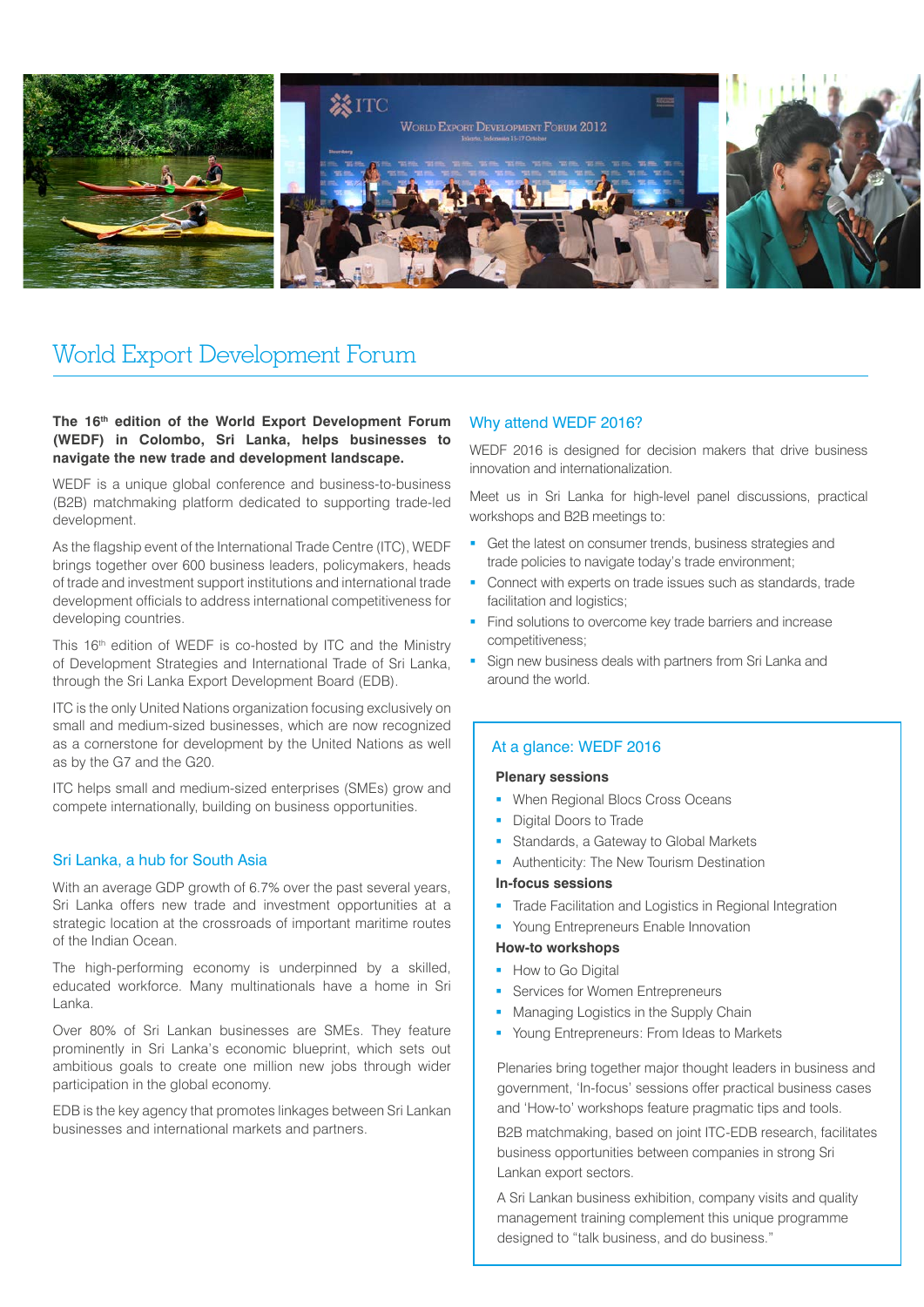

## WEDF 2016 – Trade for Success: Connect, Compete, Change

#### New realities for international business

The consumers of tomorrow are shifting.

By 2030, two thirds of the middle class will be in Asia, 14% in Europe, and 7% in North America, according to the Brookings Institution. Africa and Latin America too, are changing fast. The World Bank estimates that nearly half of Latin Americans will be in the middle class by then. The African Development Bank reports that Africa now has the fastest-growing middle class, with almost 35% of Africa's population. This is double what it was less than 20 years ago.

As a result, trade patterns continue to change. There are growing transactions within and between the South, such as between Asia and East Africa, and Latin America or between African countries themselves. This trade will continue to be anchored within regional and international value chains.

Consumers increasingly emphasize quality, standards and labour and human rights in their purchases of goods and services. There is greater attention on transparency and traceability of value chains. The way that consumers purchase and consume goods and services is also changing, with technological innovations and falling transportation costs.

The economic power of women and youth has yet to be tapped. This 'third billion' of women, including entrepreneurs and young consumers, are becoming vibrant economic actors in the new business reality.

Trade and business policies must transform to meet these new realities. The continued fragmentation of production, logistics, a focus on reducing non-tariff barriers to trade, and the implications of private standards will dominate the trade topography. The balancing act between the multilateral trading system and megaregional trade agreements will also define the landscape.

#### **Connect**

As megaregional agreements such as the Transatlantic Trade and Investment Partnership and the Trans-Pacific Partnership emerge, the voice of business is essential to shape competitiveness strategies. Trade facilitation and logistics remain key drivers of improved connectivity.

#### **Compete**

Digital technologies are reshaping how we trade, opening up new opportunities to compete in the global economy.

Enterprises can reach new consumers around the world directly, and integrate more quickly and higher up the value chain, thanks to e-commerce and technologies such as 3D printing.

### **Change**

Standards have become a gateway for businesses to enter international markets. Certification of standards and regulations may include supply chain technical specifications required by producers, as well as health, social or environmental standards demanded by consumers or governments.

#### Talk Business, Do Business

B2B meetings will be facilitated in the following sectors: Information and Communications Technologies (ICTs); tourism; specialty food, including tea and spices; processed food; apparel; rubber and manufacturing.

At WEDF 2015, organizations signed declarations of intent valued at US\$ 80 million.